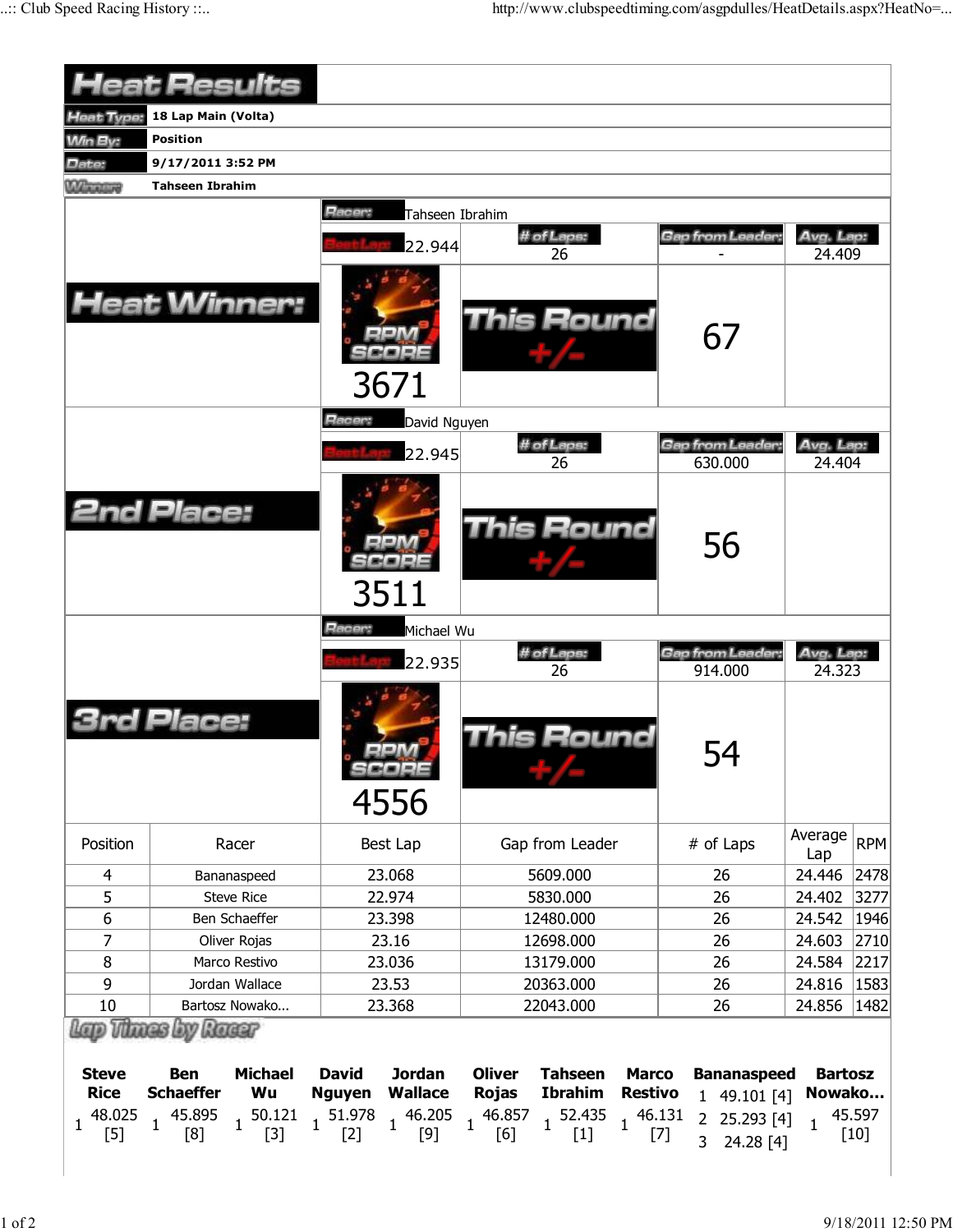| <b>Steve</b><br><b>Rice</b>                                                              | Ben<br>Schaeffer Wu | Michael                           | David<br><b>Nguyen Wallace</b>                                                                                                                                                                                                                                                                                                                                                                                          | Jordan | Oliver<br>Rojas        | Tahseen<br>Ibrahim Restivo | <b>Marco</b>                         |                                                                                                                                                                                                                                                                                                                                                                                                                                   |              | <b>Bartosz</b><br>Nowako |
|------------------------------------------------------------------------------------------|---------------------|-----------------------------------|-------------------------------------------------------------------------------------------------------------------------------------------------------------------------------------------------------------------------------------------------------------------------------------------------------------------------------------------------------------------------------------------------------------------------|--------|------------------------|----------------------------|--------------------------------------|-----------------------------------------------------------------------------------------------------------------------------------------------------------------------------------------------------------------------------------------------------------------------------------------------------------------------------------------------------------------------------------------------------------------------------------|--------------|--------------------------|
| $[5]$                                                                                    | [6]                 | $\left[3\right]$                  | $2\frac{25.556}{5}$ $2\frac{25.318}{5}$ $2\frac{25.517}{5}$ $2\frac{25.388}{5}$ $2\frac{25.974}{5}$ $2\frac{25.903}{5}$ $2\frac{25.349}{5}$<br>[2]                                                                                                                                                                                                                                                                      | [9]    | $[7]$                  | $[1]$                      | $2^{26.334}$<br>[8]                  |                                                                                                                                                                                                                                                                                                                                                                                                                                   |              | 26.433<br>$[10]$         |
| $3\frac{24.013}{5}$ $3\frac{24.279}{5}$<br>$[5]$                                         | [6]                 | $\left[3\right]$                  | $3\begin{array}{cc} 3.24.025 \\ 3.523 \end{array}$ 3 $3\begin{array}{cc} 24.327 \\ 3.523 \end{array}$ 3 $3\begin{array}{cc} 24.375 \\ 3.533 \end{array}$ 3 $3\begin{array}{cc} 23.419 \\ 53.53 \end{array}$<br>[2]                                                                                                                                                                                                      | [9]    | $\lfloor \ell \rfloor$ | $[1]$                      | 3 24.088<br>$\lfloor 8 \rfloor$      |                                                                                                                                                                                                                                                                                                                                                                                                                                   |              | 24.292<br>$[10]$         |
| $4\begin{array}{l} 23.672 \\ -7.7 \end{array}$ 4 23.918<br>$[5]$                         | [6]                 | $\begin{bmatrix} 3 \end{bmatrix}$ | $4\begin{array}{cccc} 23.586 & 4 \end{array}$ $\begin{array}{cccc} 23.384 & 23.974 & 23.894 & 4 \end{array}$ $\begin{array}{cccc} 23.336 & 4 \end{array}$ $\begin{array}{cccc} 23.853 & 4 \end{array}$<br>[2]                                                                                                                                                                                                           | [9]    | [7]                    | $[1]$                      | 181                                  |                                                                                                                                                                                                                                                                                                                                                                                                                                   |              | 23.883<br>[10]           |
| $[5]$                                                                                    | [6]                 | $[3]$                             | $5\begin{array}{ccccc} 23.369 & 23.676 & 23.395 & 523.273 & 24.156 & 523.769 & 523.305 & 524.199 \ \end{array}$<br>$[2]$                                                                                                                                                                                                                                                                                                | [9]    | $[7]$                  | $[1]$                      | [8]                                  |                                                                                                                                                                                                                                                                                                                                                                                                                                   |              | 24.159<br>$[10]$         |
| $6\begin{array}{l} 23.366 \\ 6 \end{array}$ $6\begin{array}{l} 23.511 \\ 56 \end{array}$ |                     | $[3]$                             | $6\begin{array}{@{}c@{\hspace{1em}}c@{\hspace{1em}}l@{\hspace{1em}}l@{\hspace{1em}}l@{\hspace{1em}}l@{\hspace{1em}}l@{\hspace{1em}}l@{\hspace{1em}}l@{\hspace{1em}}l@{\hspace{1em}}l@{\hspace{1em}}l@{\hspace{1em}}l@{\hspace{1em}}l@{\hspace{1em}}l@{\hspace{1em}}l@{\hspace{1em}}l@{\hspace{1em}}l@{\hspace{1em}}l@{\hspace{1em}}l@{\hspace{1em}}l@{\hspace{1em}}l@{\hspace{1em}}l@{\hspace{1em}}l@{\hspace$<br>$[2]$ | [9]    |                        |                            | $6^{24.46}$                          |                                                                                                                                                                                                                                                                                                                                                                                                                                   |              | 24.206<br>$[10]$         |
| $\lfloor 5 \rfloor$                                                                      | [6]                 |                                   | 7 <sup>23.479</sup> 7 <sup>23.788</sup> 7 <sup>23.33</sup> 7 <sup>23.339</sup> 7 <sup>23.986</sup> 7 <sup>23.761</sup> 7 <sup>23.291</sup> 7 <sup>23.824</sup><br>[5]       [6]         [3]       [2]      [9]       [7]      [1]       [8]                                                                                                                                                                             |        | $[7]$                  | $[1]$                      | $\lceil 8 \rceil$                    |                                                                                                                                                                                                                                                                                                                                                                                                                                   |              | $7^{24.012}$             |
|                                                                                          |                     |                                   |                                                                                                                                                                                                                                                                                                                                                                                                                         |        |                        |                            |                                      | <b>Bananaspeed</b><br>8  23.272  8  23.873  8  23.376  8  23.133  8  24.212  8  23.866  8  23.294  8  23.804  4  23.363  [4]<br>[5]  8  [6]  8  [3]  8  [2]  8  [9]  8  [7]  8  [1]  8  [8]  5  23.682  [4]                                                                                                                                                                                                                       |              | $[10]$<br>24.144         |
|                                                                                          |                     |                                   | 9 23.309 و 23.554 و 23.802 و 23.17 و 23.189 و 23.64 و 23.309 و 23.309 و                                                                                                                                                                                                                                                                                                                                                 |        |                        |                            |                                      | 6 23.274 [4]                                                                                                                                                                                                                                                                                                                                                                                                                      | $\mathbf{Q}$ | [10]<br>24.072           |
| $[5]$<br>$10\frac{23.568}{551}$ 10 $\frac{23.538}{553}$                                  | [6]                 | $[3]$                             | $[2]$<br>$10\,\, \begin{matrix} 23.164 & 10\,\, 23.258 & 10\,\, 23.921 & 10\,\, 23.692 & 10\,\, 23.18 \\ [3] & \,\, [2] & \,\, [9] & \,\, 10\,\,\, [7] & \,\, 10\,\,\, [1] \end{matrix}$                                                                                                                                                                                                                                | [9]    | [7]                    | $[1]$                      | $\lfloor 8 \rfloor$<br>$10^{23.523}$ | 7 23.488 [4]<br>8 23.154 [4]                                                                                                                                                                                                                                                                                                                                                                                                      | 10           | $[10]$<br>23.794         |
| $11\frac{23.543}{551}$ $11\frac{23.616}{551}$                                            | [6]                 |                                   | $11\frac{23.237}{[3]} 11\frac{23.217}{[2]} 11\frac{23.946}{[9]} 11\frac{23.523}{[7]} 11\frac{23.308}{[1]} 11\frac{23.591}{[8]}$                                                                                                                                                                                                                                                                                         |        |                        |                            | $^{[8]}$                             | 9 23.526 [4]                                                                                                                                                                                                                                                                                                                                                                                                                      | 11           | $[10]$<br>23.578         |
| $[5]$                                                                                    | 6                   | $[3]$                             | $[2]$                                                                                                                                                                                                                                                                                                                                                                                                                   | [9]    | [7]                    | $[1]$                      | $\lceil 8 \rceil$                    | 10 23.499 [4]<br>11 23.462 [4]                                                                                                                                                                                                                                                                                                                                                                                                    |              | $[10]$<br>24.462         |
|                                                                                          |                     |                                   | $12\, \frac{23.288}{[5]}\, \frac{12}{[6]} \, \frac{23.553}{[6]} \, \frac{12}{[3]} \, \frac{23.151}{[2]} \, \frac{12}{[2]} \, \frac{23.907}{[9]} \, \frac{12}{[2]} \, \frac{23.722}{[7]} \, \frac{12}{[2]} \, \frac{23.243}{[1]} \, \frac{12}{[8]}$                                                                                                                                                                      |        |                        |                            |                                      | 12 23.412 [4]                                                                                                                                                                                                                                                                                                                                                                                                                     | 12           | $[10]$<br>23.846         |
|                                                                                          |                     |                                   |                                                                                                                                                                                                                                                                                                                                                                                                                         |        |                        |                            |                                      | $13\begin{array}{l} 23.595 \\ [5] \end{array} \quad 13\begin{array}{l} 23.607 \\ [6] \end{array} \quad 13\begin{array}{l} 23.189 \\ [3] \end{array} \quad 13\begin{array}{l} 23.176 \\ [2] \end{array} \quad 13\begin{array}{l} 23.884 \\ [9] \end{array} \quad 13\begin{array}{l} 23.674 \\ [7] \end{array} \quad 13\begin{array}{l} 23.106 \\ [1] \end{array} \quad 13\begin{array}{l} 23.417 \\ [8] \end{array$                | 13           | $[10]$                   |
| $14\frac{23.265}{551}$ $14\frac{23.59}{551}$<br>$\lceil 5 \rceil$                        | $\lceil 6 \rceil$   |                                   |                                                                                                                                                                                                                                                                                                                                                                                                                         |        |                        |                            |                                      | 14 <sup>22.976</sup> 14 <sup>23.275</sup> 14 <sup>23.762</sup> 14 <sup>23.294</sup> 14 <sup>23.245</sup> 14 <sup>23.385</sup> 15 23.404 [4]<br>[3] 14 <sup>23.72</sup> [4] [7] 14 <sup>23.245</sup> [1] 14 <sup>23.385</sup> 15 23.372 [4]<br>16 23.372 [4]                                                                                                                                                                       |              | 23.705<br>$[10]$         |
|                                                                                          |                     |                                   |                                                                                                                                                                                                                                                                                                                                                                                                                         |        |                        |                            |                                      | 15 <sup>23.395</sup> 15 <sup>23.398</sup> 15 <sup>23.144</sup> 15 <sup>23.149</sup> 15 <sup>23.966</sup> 15 <sup>23.72</sup> 15 <sup>23.191</sup> 15 <sup>23.51</sup> 17 <sup>23.485</sup> [4]<br>18 23.068 [4]                                                                                                                                                                                                                   | 15           | 23.913<br>$[10]$         |
|                                                                                          |                     |                                   | $16\,\,{\frac {23.416}{[5]}}\,\,\, 16\,\, \frac {23.494}{[6]}\,\, \frac {16\,\, {\frac {22.994}{[3]}}\,\, 16\,\, {\frac {23.289}{[2]}}\,\, \frac {16\,\, {\frac {23.612}{[9]}}\,\, 16\,\, \frac {23.16}{[7]}\,\, \frac {16\,\, {\frac {23.164}{[1]}}\,\, 16\,\, {\frac {23.375}{[8]}}$                                                                                                                                  |        |                        |                            |                                      | 19 23.403 [4]                                                                                                                                                                                                                                                                                                                                                                                                                     | 16           | 23.686<br>[10]           |
|                                                                                          |                     |                                   |                                                                                                                                                                                                                                                                                                                                                                                                                         |        |                        |                            |                                      | 20 23.248 [4]<br>$17 \begin{array}{c cccccc} 23.319 & 17 & 23.537 & 17 & 22.935 & 17 & 23.058 & 17 & 23.53 & 17 & 23.579 & 17 & 23.07 & 17 & 23.296 & 20 & 23.240 & 14 & 17 & 23.882 \\ \hline [5] & 17 & [6] & 17 & [3] & 17 & [2] & 17 & [9] & 17 & [7] & 17 & [8] & 23 & 25 & 25 & 26 & 27 & 27 & 10 \\ \end{array}$                                                                                                           |              |                          |
|                                                                                          |                     |                                   |                                                                                                                                                                                                                                                                                                                                                                                                                         |        |                        |                            |                                      | $18\begin{array}{c c c c c} \text{18} & \text{23.712} & \text{18} & \text{23.422} & \text{18} & \text{23.04} \\ \text{18} & \text{19} & \text{18} & \text{18} & \text{18} \\ \text{19} & \text{19} & \text{18} & \text{18} \\ \text{10} & \text{18} & \text{18} & \text{18} \\ \text{11} & \text{18} & \text{18} & \text{18} \\ \text{12} & \text{13} & \text{18} & \text{18} \\ \text{$                                          | 18           | 24.216<br>$[10]$         |
|                                                                                          |                     |                                   |                                                                                                                                                                                                                                                                                                                                                                                                                         |        |                        |                            |                                      | $19 \begin{array}{l} 23.528 \\ [5] \end{array} \quad 19 \begin{array}{l} 23.597 \\ [6] \end{array} \quad 19 \begin{array}{l} 22.941 \\ [3] \end{array} \quad 19 \begin{array}{l} 23.05 \\ [2] \end{array} \quad 19 \begin{array}{l} 23.824 \\ [9] \end{array} \quad 19 \begin{array}{l} 23.49 \\ [7] \end{array} \quad 19 \begin{array}{l} 23.039 \\ [1] \end{array} \quad 19 \begin{array}{l} 23.348 \\ [8] \end{array} \$       | 19           | 23.886<br>$[10]$         |
|                                                                                          |                     |                                   |                                                                                                                                                                                                                                                                                                                                                                                                                         |        |                        |                            |                                      | $20\begin{array}{ccc} 23.299 & 20 \end{array} \begin{array}{ccc} 23.452 & 20 \end{array} \begin{array}{ccc} 22.97 & 20 \end{array} \begin{array}{ccc} 22.945 & 20 \end{array} \begin{array}{ccc} 23.778 & 20 \end{array} \begin{array}{ccc} 23.302 & 20 \end{array} \begin{array}{ccc} 23.078 & 20 \end{array} \begin{array}{ccc} 23.036 & 26 \end{array} \begin{array}{ccc} 23.203 \end{array} \begin{array}{c} [4] \\ [4] \end$ | 20           | 24.138<br>$[10]$         |
|                                                                                          |                     |                                   | $21\,\, \begin{matrix} 23.171 & 21 & 23.729 \\ \begin{bmatrix} 5 \end{bmatrix} & 21 & \begin{bmatrix} 23.293 & 21 & 23.085 \\ \begin{bmatrix} 3 \end{bmatrix} & 21 & \begin{bmatrix} 23.611 & 21 & 23.917 \\ \begin{bmatrix} 9 \end{bmatrix} & 21 & \begin{bmatrix} 21 & 23.094 \\ \begin{bmatrix} 7 \end{bmatrix} & 21 & \begin{bmatrix} 23.976 & 21 & 23.976 \\ \end{bmatrix} \end{matrix} \end{matrix}$              |        |                        |                            |                                      |                                                                                                                                                                                                                                                                                                                                                                                                                                   | 21           | 24.106<br>$[10]$         |
|                                                                                          |                     |                                   | 22 <sup>23.159</sup> 22 <sup>23.605</sup> 22 <sup>23.025</sup> 22 <sup>22.994</sup> 22 <sup>23.736</sup> 22 <sup>23.647</sup> 22 <sup>23.109</sup> 22 <sup>23.526</sup><br>[8]                                                                                                                                                                                                                                          |        |                        |                            |                                      |                                                                                                                                                                                                                                                                                                                                                                                                                                   | 22           | 23.859                   |
|                                                                                          |                     |                                   | 23 <sup>23.172</sup> 23 <sup>23.573</sup> 23 <sup>23.285</sup> 23 <sup>23.654</sup> 23 <sup>24.003</sup> 23 <sup>23.614</sup> 23 <sup>23.544</sup> 23 <sup>23.673</sup><br>[5] 23 <sup>23.673</sup> [5] <sup>23</sup> [3] <sup>23</sup> [2] <sup>23</sup> [9] <sup>23</sup> [7] <sup>23</sup> [1] <sup>23</sup> [8]                                                                                                     |        |                        |                            |                                      |                                                                                                                                                                                                                                                                                                                                                                                                                                   | 23           | $[10]$<br>23.696         |
|                                                                                          |                     |                                   | 24 <sup>22.974</sup> 24 <sup>23.434</sup> 24 <sup>23.177</sup> 24 <sup>22.986</sup> 24 <sup>23.72</sup> 24 <sup>23.278</sup> 24 <sup>23.024</sup> 24 <sup>23.275</sup>                                                                                                                                                                                                                                                  |        |                        |                            |                                      |                                                                                                                                                                                                                                                                                                                                                                                                                                   | 24           | $[10]$<br>23.687         |
|                                                                                          |                     |                                   | 25 <sup>22.987</sup> 25 <sup>23.49</sup> 25 <sup>23.12</sup> 25 <sup>23.17</sup> 25 <sup>23.791</sup> 25 <sup>23.587</sup> 25 <sup>22.944</sup> 25 <sup>23.43</sup>                                                                                                                                                                                                                                                     |        |                        |                            |                                      |                                                                                                                                                                                                                                                                                                                                                                                                                                   | 25           | $[10]$<br>23.638         |
|                                                                                          |                     |                                   |                                                                                                                                                                                                                                                                                                                                                                                                                         |        |                        |                            |                                      |                                                                                                                                                                                                                                                                                                                                                                                                                                   | 26           | [10]<br>23.368           |
|                                                                                          |                     |                                   | 26 <sup>23.009</sup> 26 <sup>23.565</sup> 26 <sup>22.972</sup> 26 <sup>23.179</sup> 26 <sup>23.547</sup> 26 <sup>23.414</sup> 26 <sup>23.124</sup> 26 <sup>23.657</sup>                                                                                                                                                                                                                                                 |        |                        |                            |                                      |                                                                                                                                                                                                                                                                                                                                                                                                                                   |              | $[10]$                   |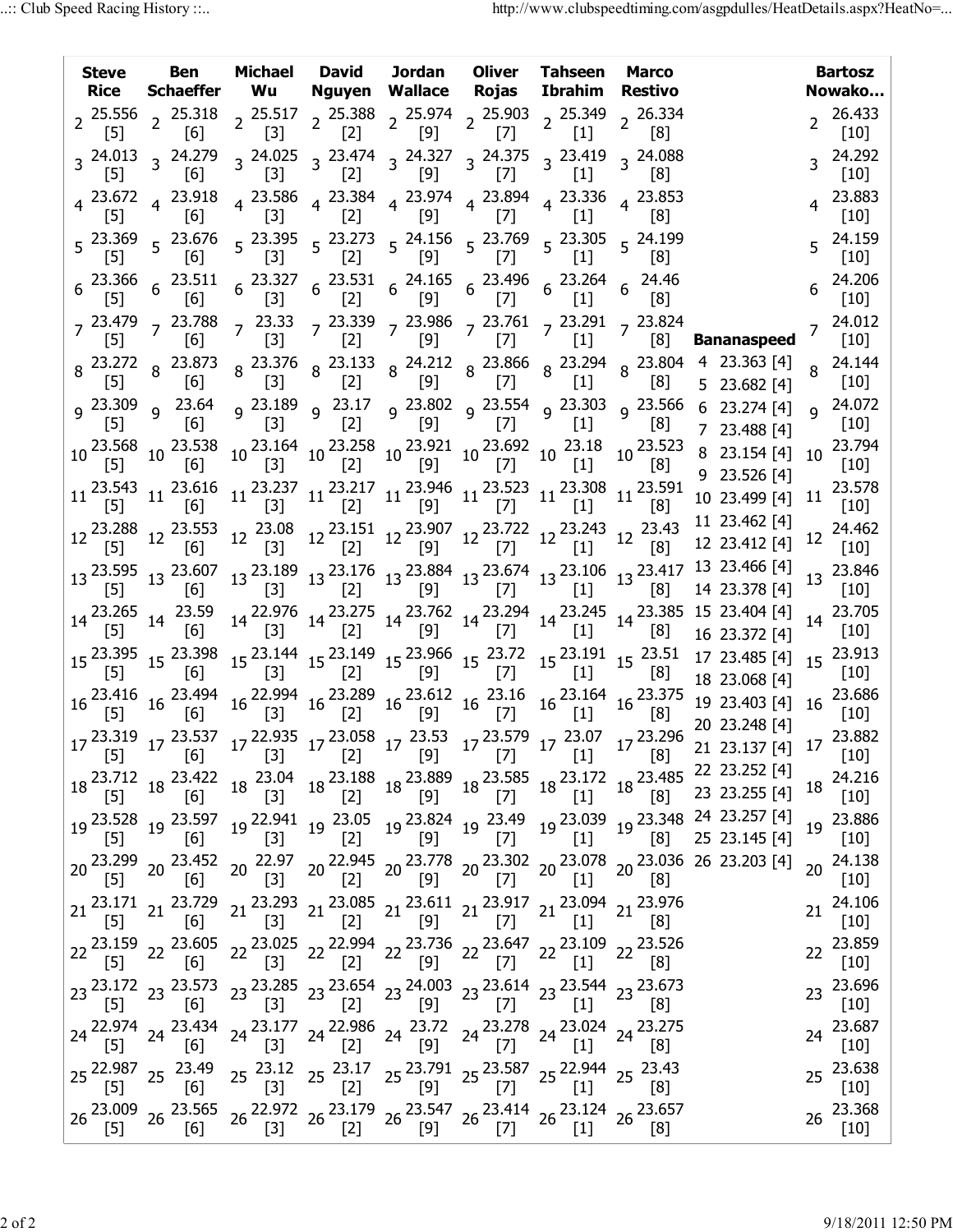|                                 | <b>Heat Results</b>                                                                |                                            |                                                                               |                                                       |                               |
|---------------------------------|------------------------------------------------------------------------------------|--------------------------------------------|-------------------------------------------------------------------------------|-------------------------------------------------------|-------------------------------|
| <b>Heat Type:</b>               | 18 Lap Main (Volta)                                                                |                                            |                                                                               |                                                       |                               |
| <b>Win By:</b>                  | <b>Position</b>                                                                    |                                            |                                                                               |                                                       |                               |
| Date:                           | 9/17/2011 3:42 PM                                                                  |                                            |                                                                               |                                                       |                               |
| <b>Winners</b>                  | <b>William Shively</b>                                                             |                                            |                                                                               |                                                       |                               |
|                                 |                                                                                    | Racer:<br><b>William Shively</b><br>23.474 | # of Laps:<br>26                                                              | Gap from Leader                                       | Avg. Lap:<br>25.92            |
|                                 | <b>Heat Winner:</b>                                                                | 1668                                       | <b>This Round</b>                                                             | 63                                                    |                               |
|                                 |                                                                                    | Racer:<br>Philippe Galtier                 |                                                                               |                                                       |                               |
|                                 |                                                                                    | 23.503                                     | # of Laps:<br>26                                                              | Gap from Leader<br>2731.000                           | Avg. Lap:<br>25.638           |
|                                 | <b>2nd Place:</b>                                                                  | 1899                                       | <b>This Round</b>                                                             | 51                                                    |                               |
|                                 |                                                                                    |                                            |                                                                               |                                                       |                               |
|                                 |                                                                                    | 23.962                                     | # of Laps:                                                                    | Gap from Leader:                                      | Avg. Lap.                     |
|                                 | Place:                                                                             | SCOPE<br>1248                              | 26<br>his Round                                                               | 12353.000<br>42                                       | 25.791                        |
| Position                        | Racer                                                                              | Best Lap                                   | Gap from Leader                                                               | # of Laps                                             | Average RPM<br>Lap            |
| 4                               | Alexander Cumm                                                                     | 23.898                                     | 12935.000                                                                     | 26                                                    | 1768<br>26.17                 |
| 5                               | Robert Orr                                                                         | 24.509                                     | 1L                                                                            | 25                                                    | 26.493 1431                   |
| 6                               | Michael Woodwo                                                                     | 24.134                                     | 1L                                                                            | 25                                                    | 26.286 1251                   |
| 7                               | Mark Guthrie                                                                       | 24.335                                     | 1L                                                                            | 25                                                    | 26.689 1221                   |
| $\bf 8$                         | John Labay                                                                         | 24.906                                     | 1L                                                                            | 25                                                    | 27.05<br>1367                 |
| 9                               | Keith Shugarts                                                                     | 24.746                                     | 19L                                                                           | $\overline{7}$                                        | 33.208 1711                   |
| <b>Keith</b><br><b>Shugarts</b> | Lap Thues by Racer<br><b>William</b><br><b>Alexander</b><br><b>Shively</b><br>Cumm | <b>Philippe</b><br><b>Galtier</b>          | <b>Robert</b><br><b>Michael</b><br>Orr<br>Woodwo                              | <b>John</b><br><b>Mark</b><br><b>Guthrie</b><br>Labay | <b>Walid</b><br><b>Norris</b> |
| 77.58<br>$\mathbf{1}$<br>$[1]$  | 73.996<br>68.552<br>1<br>$\mathbf{1}$<br>$[3]$<br>$[2]$                            | 65.082<br>$\mathbf{1}$<br>1<br>$[4]$       | 62.937<br>1 49.439 [9]<br>$\mathbf{1}$<br>[6]<br>2 27.731 [9]<br>3 29.268 [9] | 56.116<br>52.843<br>$\mathbf 1$<br>$[7]$<br>[8]       | 60.086<br>1<br>$[5]$          |